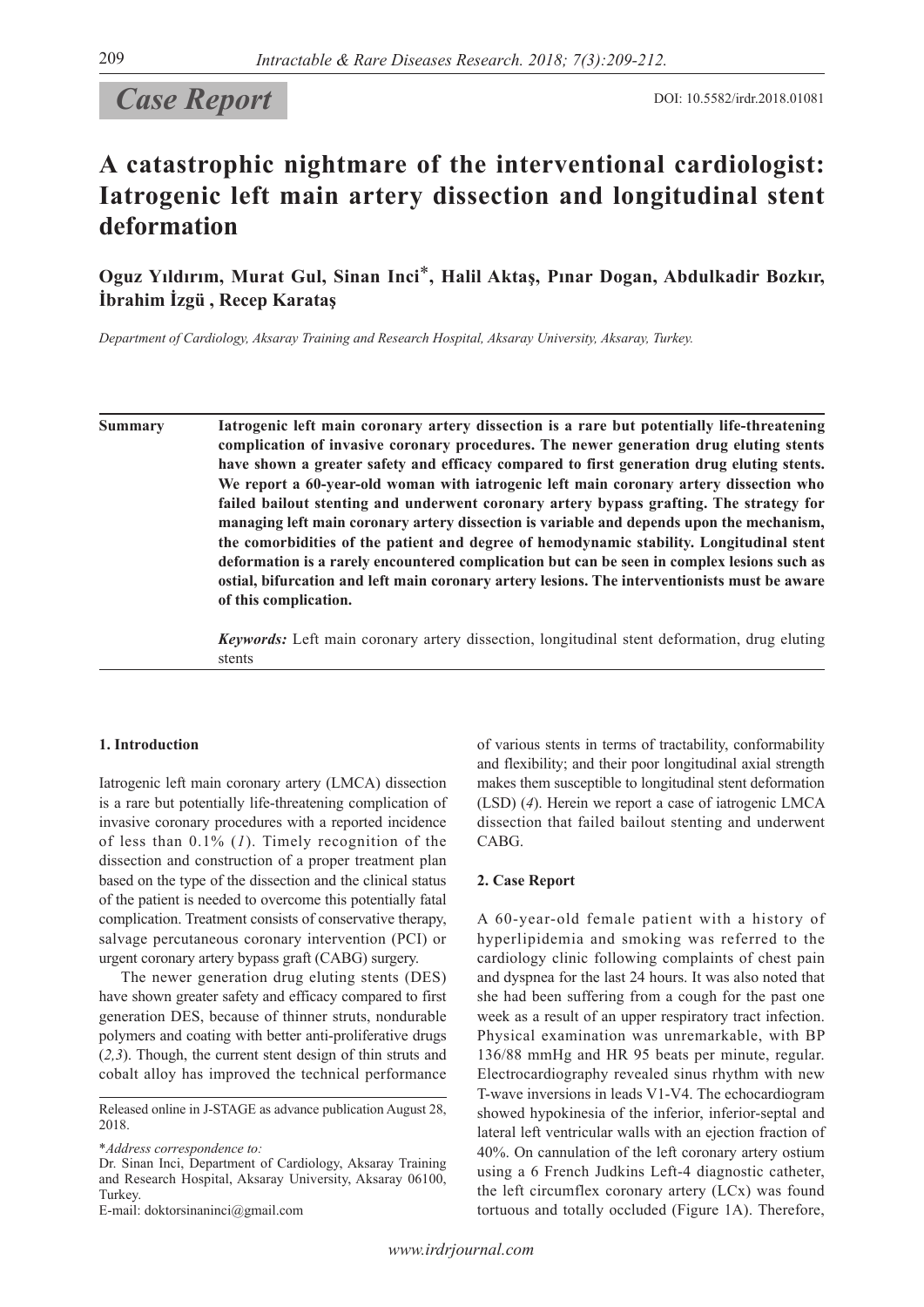

**Figure 1. Coronary angiogram images of the lesions during the procedure. (A)**, Angiogram revealing a completely occluded left circumflex artery; **(B)**, Angiogram showing restoration of thrombolysis in myocardial infarction (TIMI) grade 3 flow in the left circumflex artery after stenting; **(C)**, Left main coronary Artery dissection (arrow), extending to LCx artery in the anteroposterior caudal view; **(D)**, Deployment of a PROMUS 4.5 **×** 12 mm stent into left main coronary artery; **(E)**, Normal angiographic appearance of the left main coronary artery following stent implantation in left anterior oblique caudal view.

we scheduled to perform PCI to the LCx artery. The LMCA was selectively cannulated without difficulty with a 7 French Judkin's Left-4 guiding catheter (Cordis J&J, Miami, FL). The lesion was crossed by a 0.014 inch soft-tip floppy wire (BMW, Abbott Vascular, Santa Clara, CA, USA) and predilated with  $2.0 \times 12$ mm compliant balloon at 12 atm. After predilation, a 3.0 × 28 mm PROMUS (Boston Scientific Co., Natick, MA, USA) DES was uneventfully deployed across the lesion (Figure 1B). Because of stent under expansion at the site of the tight lesion we successfully performed post dilation with use of a  $3.5 \times 15$  mm noncompliant balloon. Subsequent angiography revealed persistent contrast staining outside the coronary lumen at the site of the LMCA ostium, which was compatible with a type C coronary dissection that extended anterogradely to involve the LCx artery (Figure 1C). The patient was pain free and hemodynamically stable without electrocardiographic evidence of ischemia. A 4.5 **×** 12 mm PROMUS (Boston Scientific Co., Natick, MA, USA) DES was deployed at 14 atm into left main coronary artery (Figure 1D). Post dilation was carried out with a  $5.0 \times 10$  mm noncompliant balloon and final angiography showed complete sealing of the LMCA dissection flap (Figure 1E), but residual dissection flap remained between LMCA and LCx artery. Within same day new intervention was established because of a persistent dissection segment (Figure 2). Left main cannulated with extra-support 7 Fr., 3.5 EBU coronary-guide catheter (Medtronic Inc., Minneapolis, Minnesota) and floppy guidewire was appropriately located in distal position of LCx artery. A decision was taken to attempt to balloon inflations and stent



**Figure 2. Dissection imaging. Residual dissection between LMCA and LCx viewed in an LAO caudal projection.**

deployment at dissected segment, however, multiple attempts failed due to proximal tortuosity of LCx. Deep engagement of guiding catheter compressed the proximal stent struts and resulted in longitudinal stent deformation (Figure 3). Due to deteriorating coronary flow and enlargement of the dissected lumen it was decided to shift the patient for emergency surgical intervention. Successful surgery was performed and patient was discharged from ICU on the 5th postoperative day without any complications.

## **3. Discussion**

Catheter-induced LMCA dissection is a rare but wellrecognized life-threatening complication of coronary angiography and angioplasty. Unusual LMCA anatomy or location, presence of LMCA atherosclerosis, operator experience, vigorous hand injection of contrast medium, selection of catheter type (left Amplatz guiding catheters are associated with a higher risk of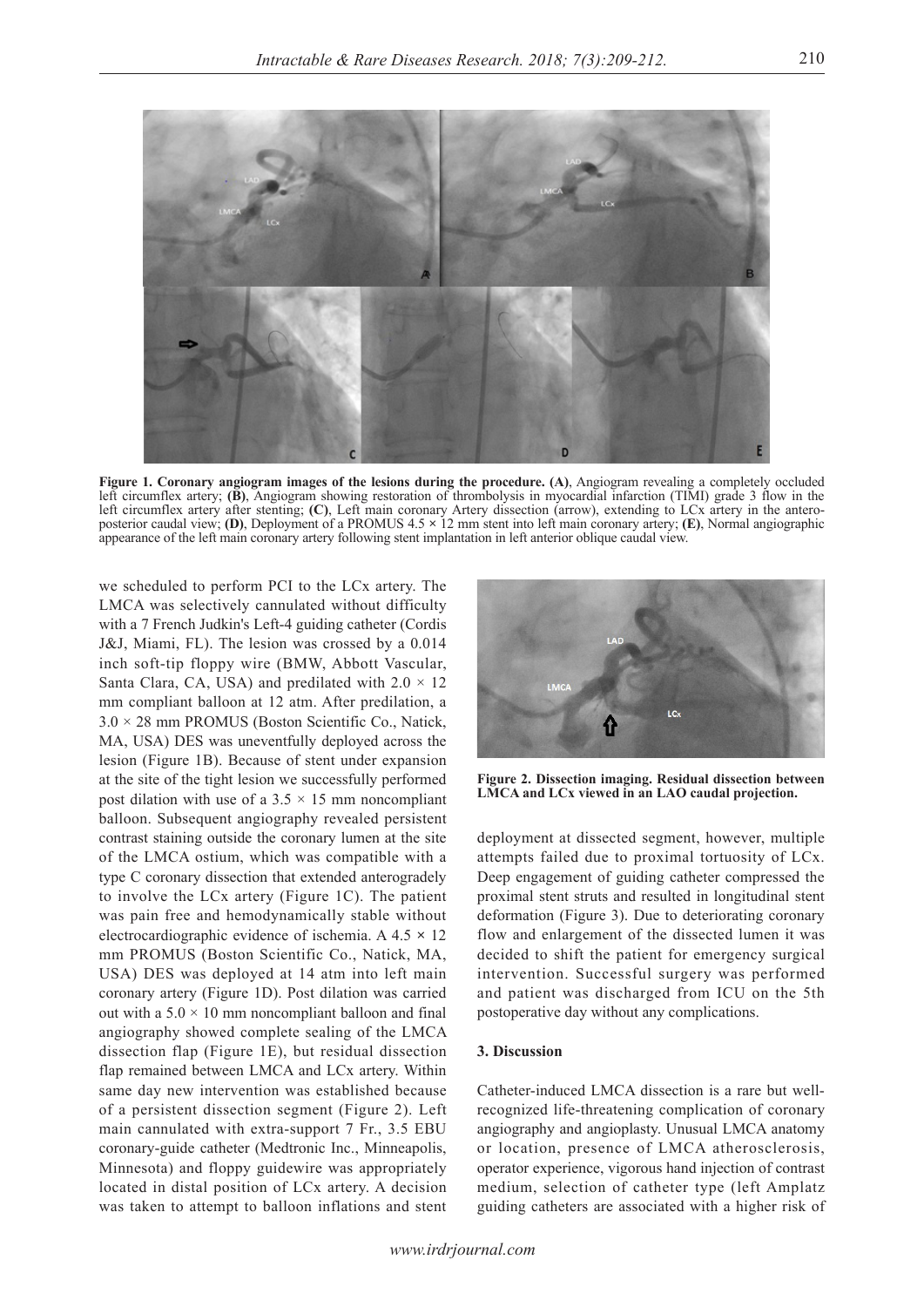

**Figure 3.The progression of longitudinal deformation. (A),** Noncontrast angiogram after LMCA stent deployment; **(B)**, Longitudinal deformation and shortening of the LMCA stent (black arrow pointing at the proximal deformed edge of the stent); **(C)**, Angiogram revealed progressive enlargement of the dissected lumen and deteriorating coronary flow.

dissection), inappropriate positioning of the catheter in co-axial alignment with LMCA and subintimal passage of the guidewire (especially stiffer and less manageable guide wires) have all been associated with an increased risk of iatrogenic LMCA dissection (*5-7*). Iatrogenic LMCA dissection is twice as likely to occur during coronary intervention compared to diagnostic angiography (*8*) and deep engagement of guiding catheters while the angioplasty balloon is withdrawn is often suggested to be responsible for iatrogenic LMCA dissection (*1*).

LSD has been described as longitudinal distortion or shortening of the stent in the longitudinal axis (*4*). The literature states that Promus Element stent has commonly been associated with LSD (*9*). LSD is more frequent in LMCA, ostial, bifurcation and complex lesions, in terms of procedural characteristics, LSD is related to the use of extra-support guiding catheters, extra-support guidewires, use of more than one stent and post-dilatation, and lower stent inflation pressure (*10*). The treatment of LSD includes dilatation of a deformed segment with appropriate sized noncompliant balloon and if required, another stent for optimal end results Although rare, the LSD can lead to potential complications such as predisposing to stent thrombosis (*4*). In rare cases, percutaneous management of stent deformation might become difficult, such that, surgery becomes necessary in such situations.

The strategy for managing of LMCA dissection is variable and depends upon the mechanism, the comorbidities of the patient and degree of hemodynamic stability. Hemodynamically unstable patients are most likely to undergo percutaneous coronary intervention (PCI), because PCI (bailout stenting) of LMCA can be performed rapidly shortly after iatrogenic LMCA dissection occurred and has high technical success. Coronary artery bypass grafting (CABG) is particularly valuable in a hemodynamically stable patient with extensive iatrogenic LMCA dissection (antegrade or retrograde extension into the aortic root) and multivessel disease.

In conclusion, we hereby report a case of iatrogenic LMCA dissection in which bailout stenting failed due to LSD. LSD is a rarely encountered complication but can be seen in complex lesions such as ostial, bifurcation and LMCA lesions. To prevent LSD, aggressive catheter manipulation and deep engagement of catheter during withdrawal of stent balloons, post-dilatation balloons or adjunctive imaging devices should be avoided. The interventionists must be aware of this complication and must recognize and manage it carefully.

### **References**

- 1. Awadalla H, Sabet S, El Sebaie A, Rosales O, Smalling R. Catheter-induced left main dissection incidence, predisposition and therapeutic strategies experience from two sides of the hemisphere. J Invasive Cardiol. 2005; 17:233-236.
- 2. Kedhi E, Gomes ME, Lagerqvist B, Smith JG, Omerovic E, James S, Harnek J, Olivecrona GK. Clinical impact of second-generation everolimus-eluting stent compared with first-generation drug-eluting stents in diabetes mellitus patients: Insights from a nationwide coronary intervention register. JACC Cardiovasc Interv. 2012; 5:1141-1149.
- 3. Planer D, Smits PC, Kereiakes DJ, Kedhi E, Fahy M, Xu K, Serruys PW, Stone GW. Comparison of everolimus- and paclitaxel-eluting stents in patients with acute and stable coronary syndromes: Pooled results from the SPIRIT (a clinical evaluation of the XIENCE V everolimus eluting coronary stent system)